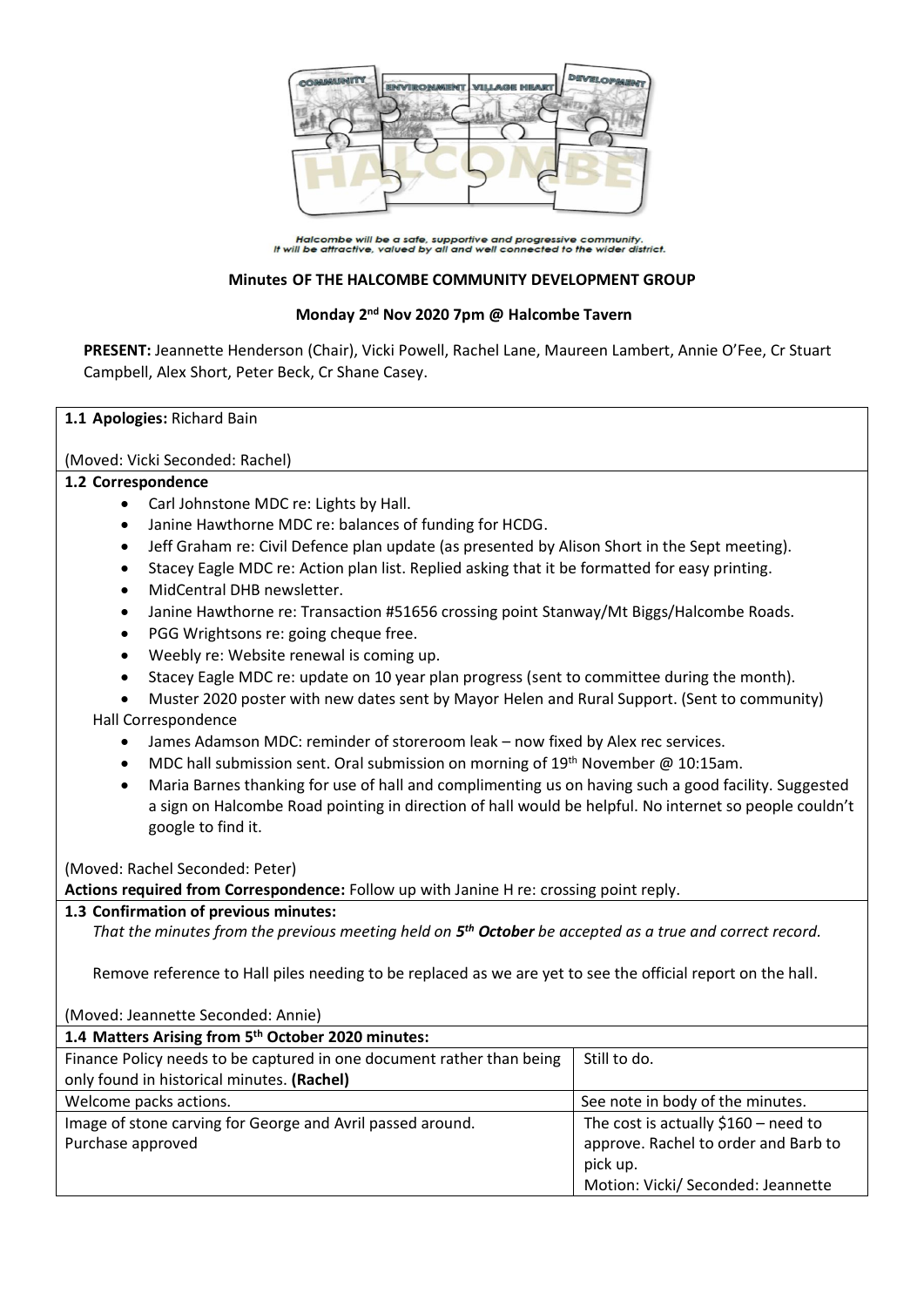| Stuart Campbell will chase up on the pine trees behind the tennis court | Cr Campbell has asked for a report and |
|-------------------------------------------------------------------------|----------------------------------------|
| as they are causing a hazard. The trees have been trimmed along the     | will forward once he gets this.        |
| tennis court path side.                                                 |                                        |
| Library spend. Could be sometime away.                                  | Wait until we have seen the plans      |
|                                                                         | before commenting.                     |
| Project funding discussion                                              |                                        |
| Reflectors - Pete has purchased these. Will attach 4 as a donation.     |                                        |
| Roading transaction requests (need to include sign on cnr of Vogel St   |                                        |
| and Mangone Road - fallen down.)                                        |                                        |

## 2.0 FINANCIAL BUSINESS

### **2.1 Financial Report**

*That the Financial Report showing an overall total balance of \$18,884.88 as at 31st October 2020 be accepted.* **See attached Financial report for payments made and received in Sept** (Moved: Rachel Seconded: Maureen)

### **2.2 Invoices for approval**

None.

### **2.3 MDC Project Funding**

# **\$3K account:**

Have increased Phone book budget to \$1000.

Solar lights – On poles along the walkway. Jeannette Henderson to investigate.

Sound system for the hall. Maureen to investigate cost.

Mezzanine curtain. Need to meet and discuss how it can be done.

ANZAC Day doesn't need anything from this account for the next 12 months – all agreed.

Hello Halcombe event \$1000 budget (but will come in under).

Carpet tiles rubber backed) in supper room. Maureen to get a quote.

Generator (seed capital) if hall becomes Civil Defence HQ.

# **Other Project \$:**

\$3,624.77 cenotaph lights left over.

\$17,000 Info signs and picnic area. (Put in picnic tables first Moved: Jeannette/Vicki). Rachel to meet with Pete.

\$8,200 Further CBD/Cenotaph/Rec Area Development.

### **Actions required from Financial Business**

• Finance Policy still to be done and end of year summary (Rachel)

### 3.0 COUNCIL BUSINESS

**Current Consultation Underway**

### • No consultation

**Council Report: Stuart Campbell**

Roading – Mangaweka bridge is underway. Feilding to PNth cycleway almost ready to go.

Rubbish – Work is happening down Kawakawa Road on new resource recovery centre.

Wastewater – Pipe work started for waste water centralisation project. Central Govt proposing to centralise wastewater so this may change things.

10 year plan – Council is just starting to work through numbers side of things. Rates won't be zero like last year. Lots of work still needing to be done on what is and isn't capital works. \$5m is needed for Ohakea and another \$1m for another water system. The more capital works the more borrowing is needed. List of projects pencilled for Halcombe: Sealing of Kimber Street (looks like could be done within the next 3 years).

CEO – last day on Friday. Recruitment underway. Shayne Harris to care take the role in the meantime.

Youth strategy well underway. Councillors looking to go over the new gorge alternative road.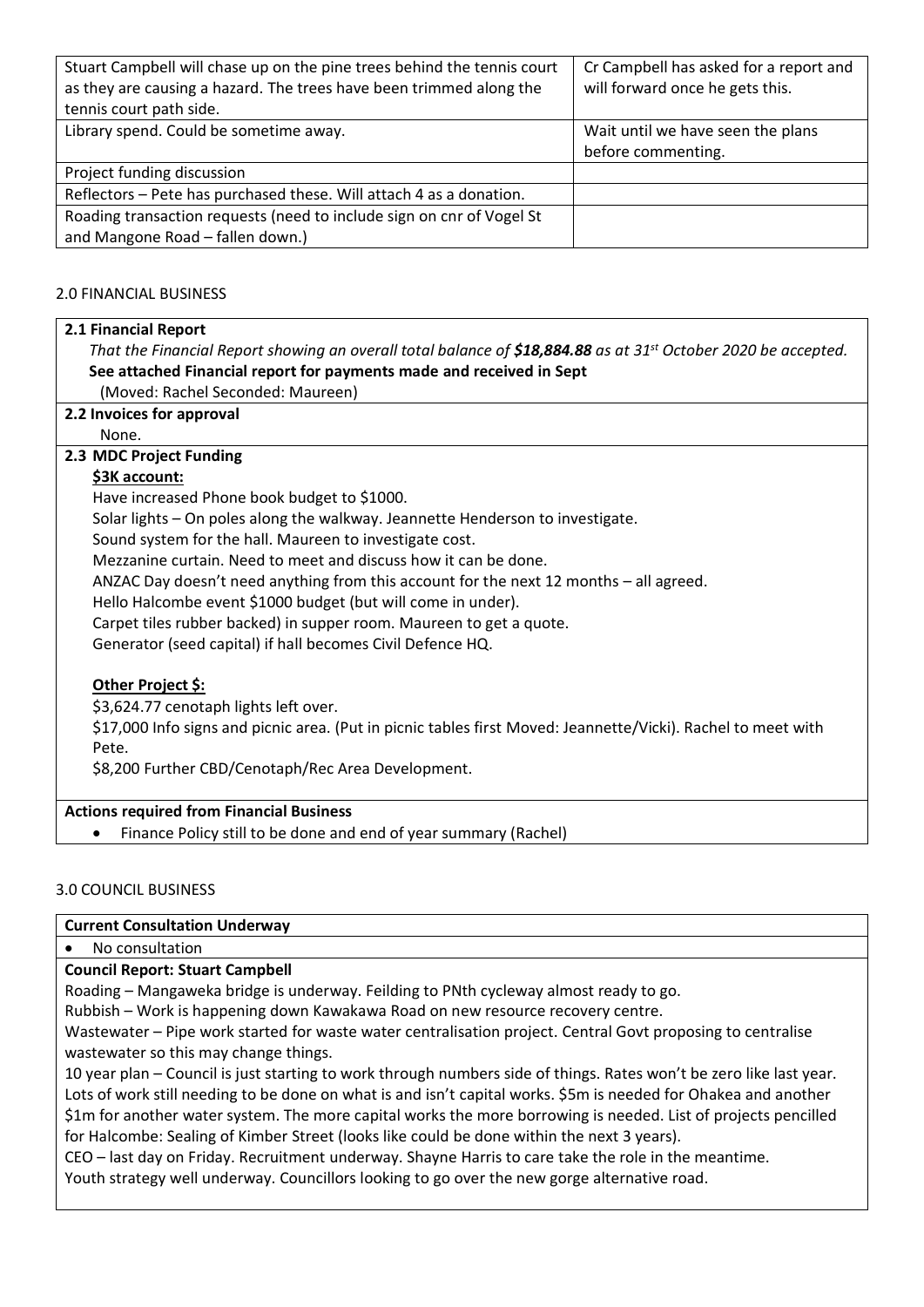# **4.0 GENERAL BUSINESS**

| 4.1 Focus #1 - Walkway and Domain (Vicki)                       |                                   |  |
|-----------------------------------------------------------------|-----------------------------------|--|
| Need signs for dog poo and no motorbikes on Domain.             | Please can have some signs for    |  |
| Cynthia's seat installed.                                       | picking up dog poo and no         |  |
| Reflectors - Pete to attach.                                    | motorbikes on the Domain (Parks & |  |
| Big pohutukawa trees – next Autumn look at what survived and go | Reserves)                         |  |
| from there.                                                     |                                   |  |
|                                                                 |                                   |  |

|           | 4.2 Focus #2 - Hall & Hall kitchen/bar (Maureen)                         |                                     |  |
|-----------|--------------------------------------------------------------------------|-------------------------------------|--|
|           | Gospel Group have finished, booked for next year.                        |                                     |  |
| $\bullet$ | Met with Haydon from Corey's Electrical to see if they can source        |                                     |  |
|           | outside lights for front and side doorways, that are in keeping with age |                                     |  |
|           | of hall.                                                                 |                                     |  |
|           | Had a few issues with birds getting in when the doors are open – make    |                                     |  |
|           | a mess when locked in.                                                   |                                     |  |
|           | Meeting for short and long term plan for work needed going forward       |                                     |  |
|           | on hall.                                                                 |                                     |  |
|           | <b>MDC Audit Report</b>                                                  | Please can we be sent a copy of the |  |
|           | Need to look at this report                                              | audit report for the Halcombe Hall  |  |
|           |                                                                          | (James Adamson)                     |  |
|           |                                                                          |                                     |  |
|           | <b>Usage</b>                                                             |                                     |  |
|           | Actual Oct = Moa Harriers / B'day party / Yoga / Zumba / Gospel Group    |                                     |  |
|           | <b>Bookings Nov</b> = Yoga / Zumba / Hello Halcombe Party / SHRWS AGM    |                                     |  |

| 4.3 Focus #3 – Cenotaph & Recreational Area (Rachel/Maureen)                                                           |  |
|------------------------------------------------------------------------------------------------------------------------|--|
|                                                                                                                        |  |
| Historical Info Boards. Project group meeting:                                                                         |  |
| The basic data going on boards we probably already have and will add                                                   |  |
| to it as we go along.                                                                                                  |  |
| Will ask community for additional info or memorabilia, overflow will be<br>$\bullet$                                   |  |
| displayed in hall.                                                                                                     |  |
| Decided to keep info on boards short and snappy with graphics.<br>$\bullet$                                            |  |
| Purchase a QV code for each of the boards which will go to web page<br>$\bullet$                                       |  |
| and then we can update it.                                                                                             |  |
| Discussed the possibility of having a covered seating area like on DoC<br>$\bullet$                                    |  |
| walkways, with info boards on sides. Pete MDC not keen on this                                                         |  |
| option.                                                                                                                |  |
| Rachel to dig out original submission<br>Unknowns: How many boards, where are they going, what might they<br>$\bullet$ |  |
| which has detail of what was initially<br>look like, funding. Use sleepers to make the info boards out of / look       |  |
| planned.<br>for other Railway paraphernalia like Carriage wheels (PN old Railway                                       |  |
| land)                                                                                                                  |  |
| Rach to meet with Pete to discuss<br>Get picnic tables in.                                                             |  |
| where they will go and how they will                                                                                   |  |
| place vs info sign.                                                                                                    |  |

# **4.3 Subprojects**

| <b>Roading</b> (Richie)                                         |                     |
|-----------------------------------------------------------------|---------------------|
| MDC notified sign on corner of Godley / Gilbert blown over      | Transaction # 60275 |
| Water table on Kimber St just below #74 needs filled with rocks | Transaction # 60277 |
| Vogel Street / Mangone Road sign has fallen down too.           |                     |